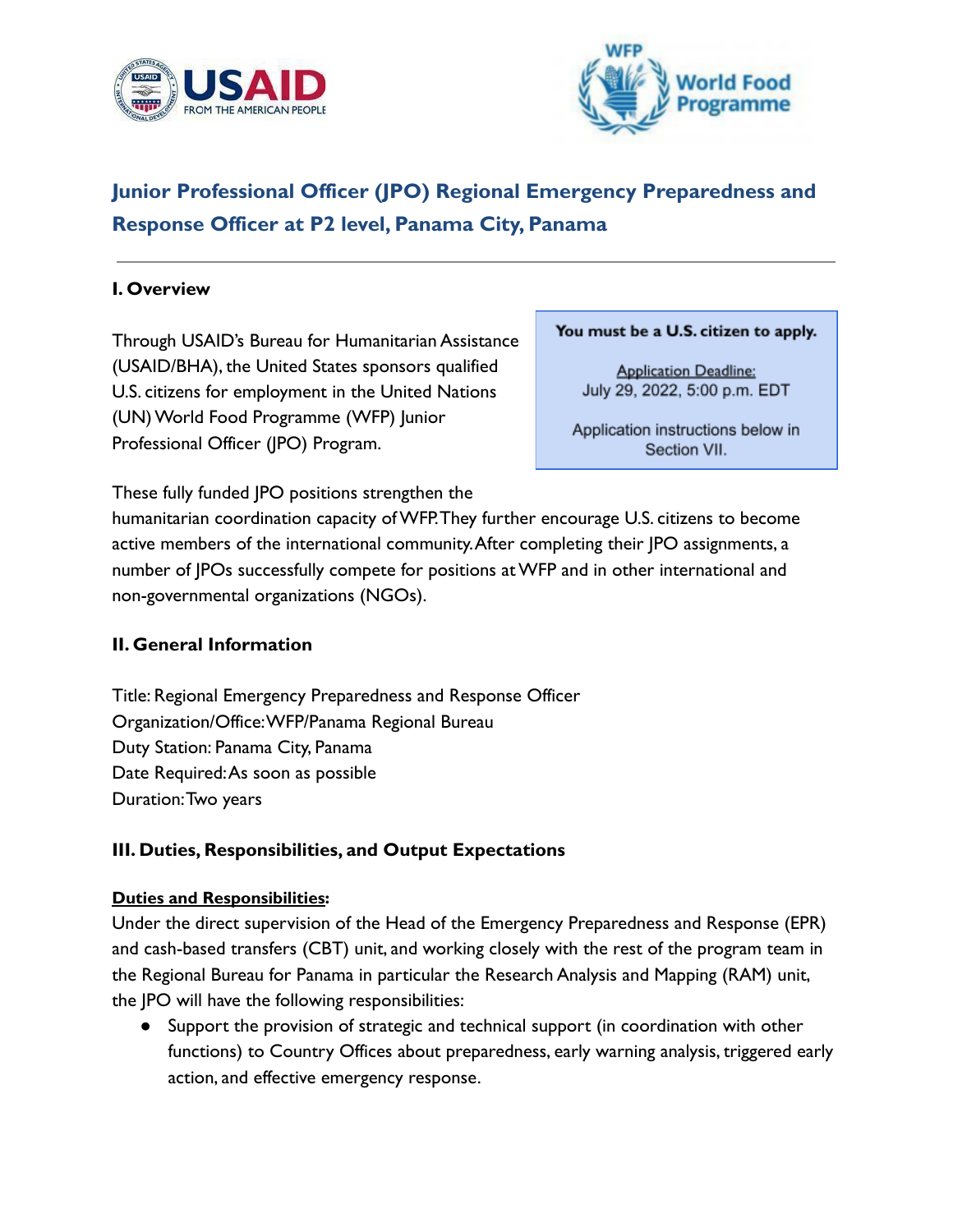



- Support Country Offices to prepare and review program related documents to ensure minimum preparedness is adequately integrated into these and proactively monitor when a potential change in context could trigger the need for changes at this level.
- Support the convening and organization of internal, regional level cross-functional coordination mechanisms (including managing the secretariat of the Regional Emergency Task Force).
- Support the Regional Bureau's engagement efforts with regional political and economic organizations on regional emergency management and early warning.
- Support the Regional Bureau in its provision of normative guidance and technical support to Country Offices (and governments where there is no Country Office presence) on capacity strengthening of National and Regional Disaster Management Agencies, supporting regional partnerships and training/simulations, and partnering for south-south and triangular cooperation.
- Participate in and represent the emergency preparedness and response function in regional thematic coordination working groups (e.g., regional clusters and working groups).
- Develop and maintain a technical peer network across regional actors (including on early warning analysis, climate tracking, geographic information system (GIS)/innovations, capacity strengthening).
- Support information and knowledge sharing and learning on EPR related initiatives in the Latin America and Caribbean (LAC) region through the documentation and capturing of best practices and the sharing of corporate tools, systems, and resources with Country Offices in the region.
- Support RAM unit in tracking early warning indicators and emerging risks in LAC region, specifically of slow and sudden onset risks; disseminating daily, punctual/weekly, monthly, and quarterly risk updates for the region.
- Monitoring risks in countries without WFP operations in a proactive manner, and assisting the Regional Bureau in identifying and implementing emergency preparedness, risk analysis, and response options in these oversight countries.
- Support the use and implementation of emergency preparedness and response capacity related corporate EPR monitoring tools to measure WFP's contribution to national efforts at this level.

## **Expected Outputs:**

● Research and analysis on early warning and operational issues that support management in decision making;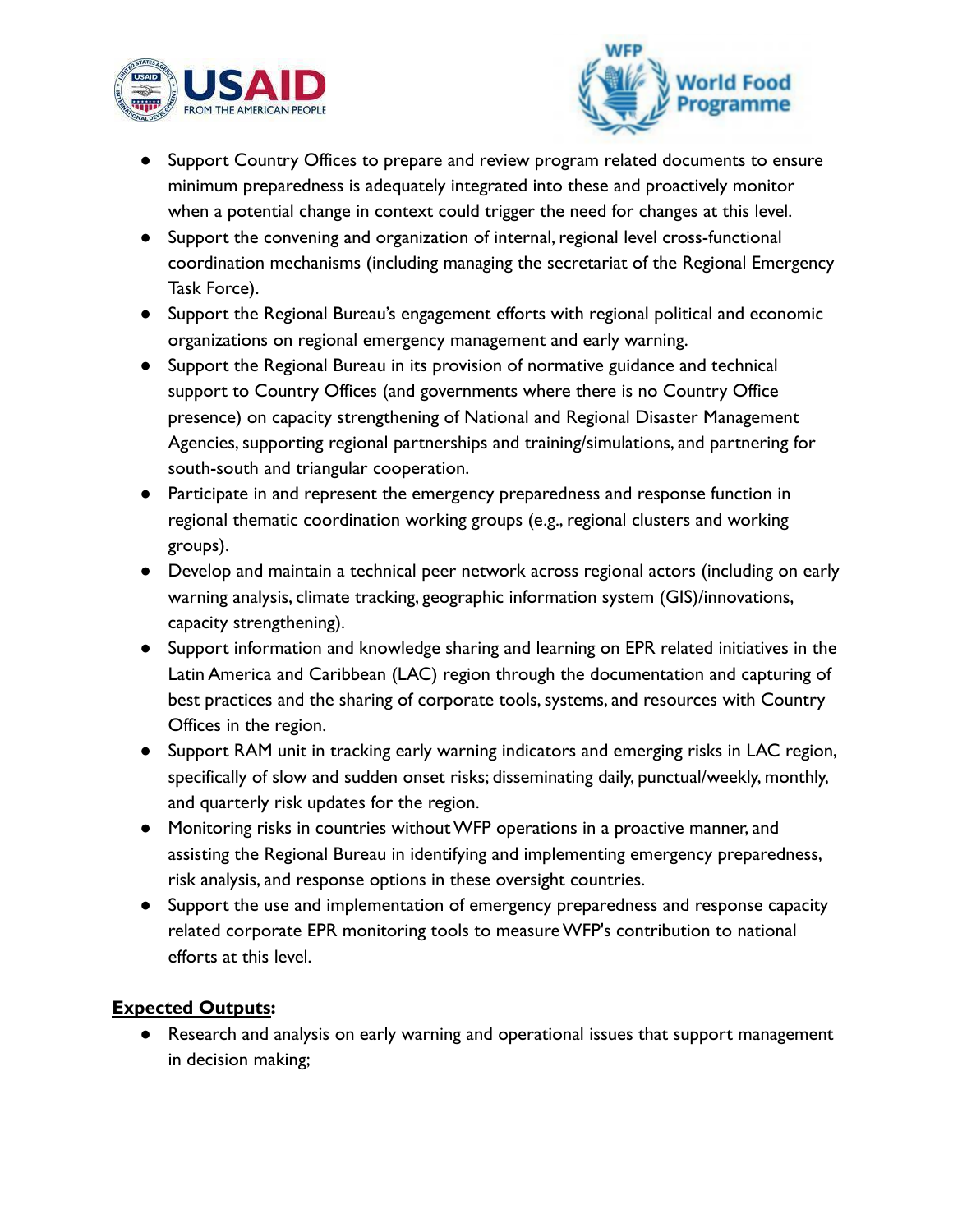



- Contributions towards the development of EPR related projects, plans, and processes, ensuring alignment with wider program policies and guidance;
- Contributions to the preparation of EPR related lessons learned documents and reports that enable informed decision making and consistency of information presented to stakeholders;
- Contributions to the development of EPR related regional strategies and partnerships identified and developed.

## **IV. Qualifications and Experience**

#### **Education:**

Advanced university degree or first level university degree in International Affairs, Human Rights, Social Sciences, or other fields relevant to international development assistance.

#### **Work Experience:**

Two years of relevant working experience in humanitarian and/or development related work with an international organization.

#### **Languages:**

Fluency in English; at least intermediate knowledge of Spanish is required.

#### **Other Skills:**

- Proficiency in Windows Microsoft Office (Word, Excel, Powerpoint, Outlook);
- Behavioral competencies such as action management, client orientation, cognitive capacity, innovation, partnering, and teamwork.

#### **Other Considerations:**

To perform the wide range of tasks and excel in this position, the ideal candidate would also possess:

- Exposure to emergencies in the international arena, either by direct work for an international institution/organization, or working for a national entity.
- WFP's international professionals are required to serve in different locations around the world during the course of their career (including in hardship duty stations).Willingness to be mobile would maximize opportunities for long-term retention in the organization.

#### **Workforce Diversity:**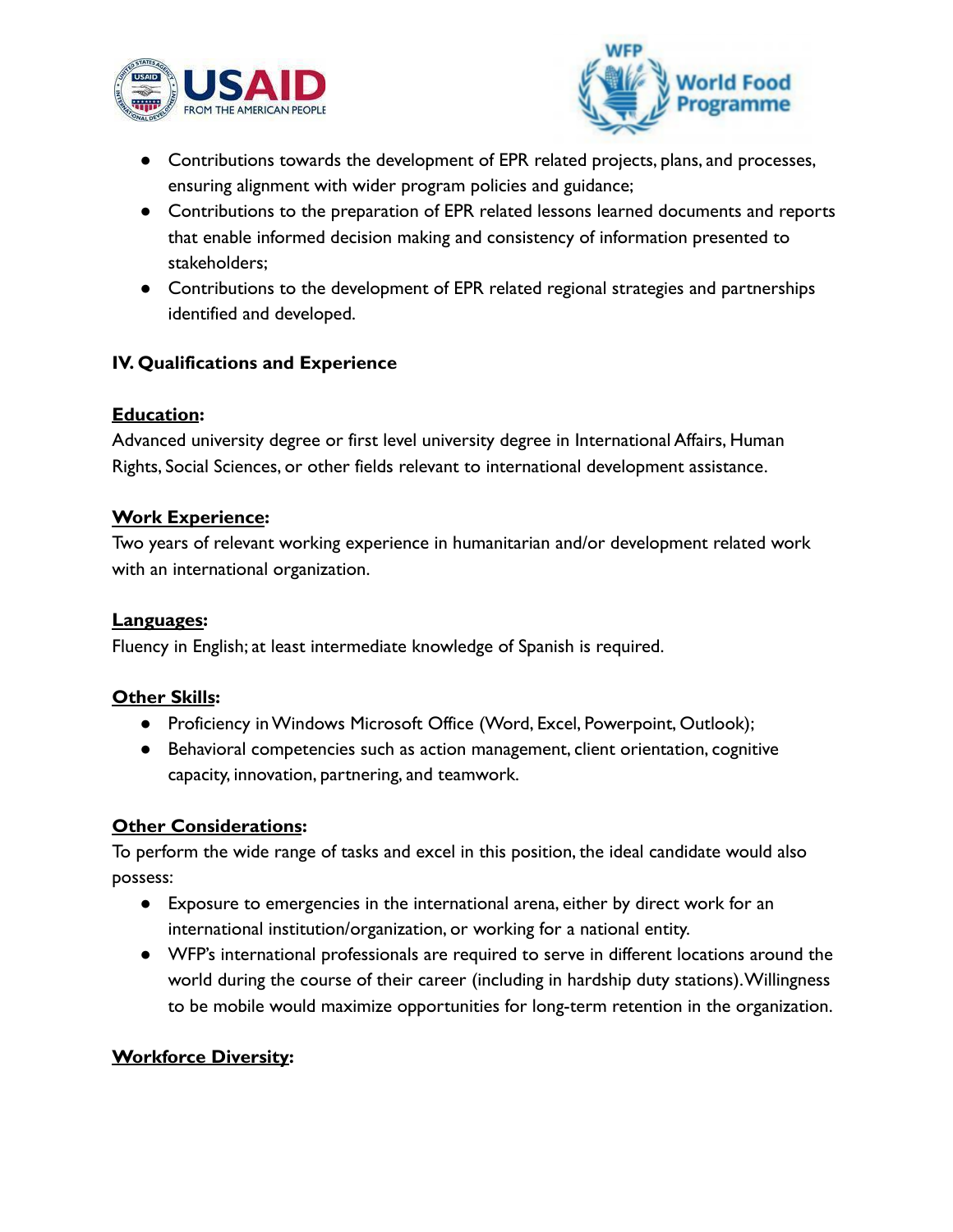



The UN believes that an inclusive culture attracts the best talent and encourages all qualified applicants, regardless of gender, disability, sexual orientation, cultural, or religious backgrounds, to apply.

## **V. Learning Elements**

The JPO will be working under the close support and guidance of a more experienced professional staff member and receiving guidance and regular feedback on work performed.The JPO will also be involved in program and policy activities and analytical work related to the areas of work mentioned above, allowing for a significant amount of on the job training.

A personal capacity building program will be established with the JPO at the beginning of his/her assignment, which will include the fulfillment of existing WFP emergency related and other specialized online trainings (on needs assessments, food security, nutrition, etc.), participation in thematic workshops, as well as assignments to Country Offices to facilitate on the job learning experiences.

At the end of the two-year assignment, the JPO should have obtained:

- Good general understanding of WFP's overall operations and activities in LAC.
- Good knowledge of the program lifecycle, emergency preparedness, response related processes, and food assistance under its different transfer modalities.
- Broad knowledge of certain specialized areas (i.e., Nutrition, RAM, etc.).
- The ability to identify key variables and contextual factors that affect food assistance programs throughout their lifecycle.
- Developed capacity to provide high quality inputs into the design, development, implementation, and realignment of high-quality emergency preparedness and response related programs.
- Developed ability to analyze and consolidate quantitative and qualitative information from different sources and interpret basic data in the context of various WFP specialized fields.

## **VI. Background Information**

#### **About WFP**

WFP is the world's largest humanitarian agency fighting hunger worldwide.

#### **Context and Background**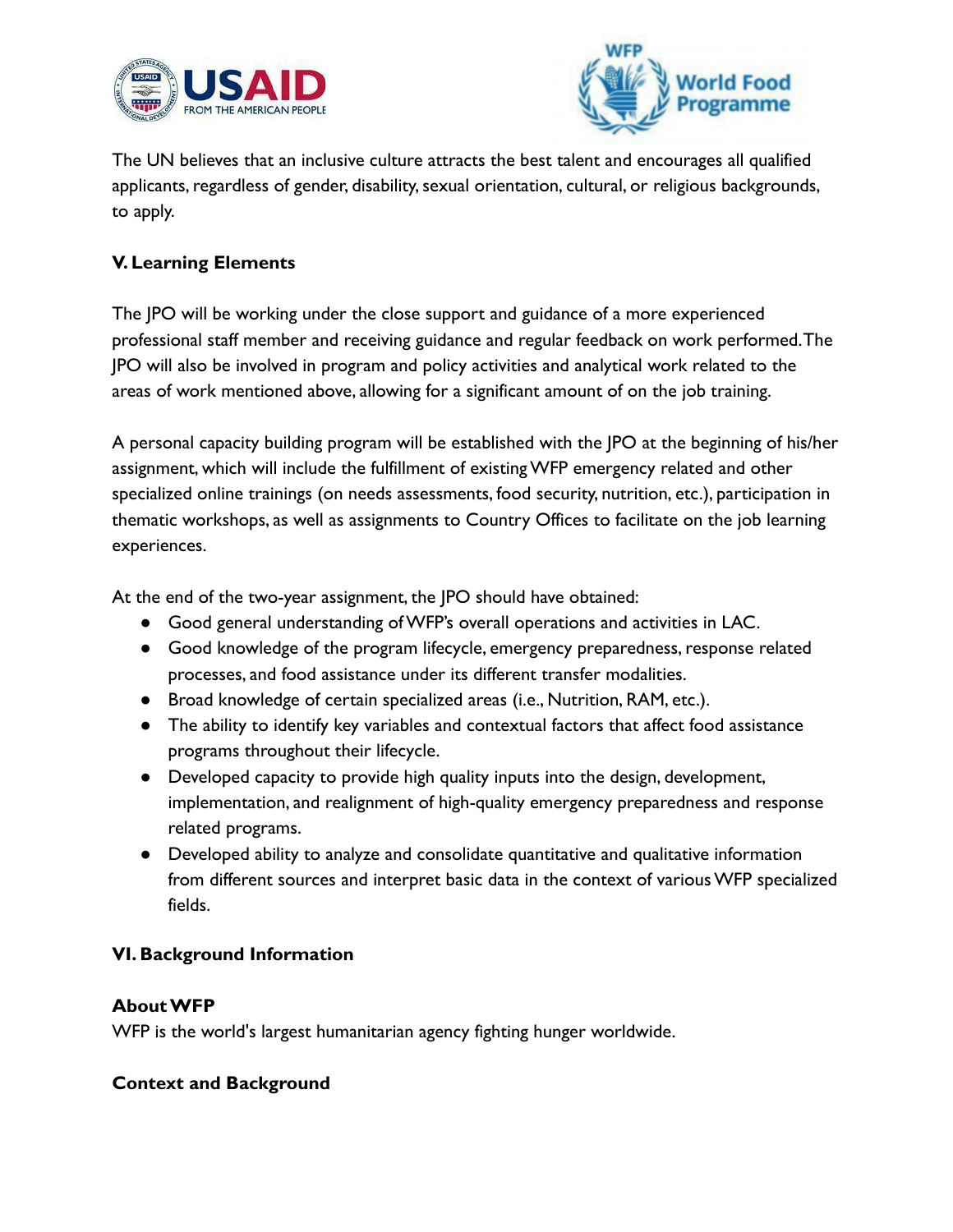



Disasters are a leading cause of hunger, affecting all aspects of food security; therefore, reducing risk and building resilience are prerequisites to achieve the Sustainable Development Goals (SDGs), particularly SDG 2, to create a world with Zero Hunger. LAC is home to nine of the world's top-20 countries most vulnerable to natural disasters. Over the past five years, LAC countries have been affected by a variety of disasters and crisis, including hurricanes (Haiti 2016 and other Caribbean countries since), recurrent droughts (e.g., the dry corridor that crosses El Salvador, Honduras, Nicaragua, and Guatemala), the Venezuelan migratory and refugee crisis (that affect Colombia, Ecuador, and Peru) and socio-political crisis, (i.e., in Haiti,Venezuela, and Nicaragua).

With the exception of Haiti, the region is characterized by middle income countries, with governments that are strengthening their disaster management systems as well as social protection systems. However, these countries often require complementary assistance and/or technical assistance in order to ensure that these systems work together more effectively and become increasingly shock responsive.The region is also characterized by the presence of a number of vulnerable small island countries, where WFP does not have a direct operational presence, but where WFP is often called upon to support emergency preparedness and response related initiatives.

The COVID-19 pandemic, which has particularly affected the LAC region, has not only exacerbated these pre-existing socio-economic inequalities, hampering access to food and nutrition and affecting the basic livelihoods of millions in the the region, but is also outpacing the capacity of the disaster management and social protection systems of many countries in this region, which are increasingly calling upon WFP Country Offices to complement their emergency response efforts.

The WFP Regional Bureau in Panama is responsible not only for positioning WFP strategically in this region but also for the provision of support to its 12 Country Offices, at the operational level in view of facilitating the design and implementation of programs, strategies, and processes that strengthen the emergency response and preparedness capacities of their host countries.

## **VII.Application Instructions**

The JPO program selection process is carried out jointly by USAID/BHA and WFP.

**You must be a U.S. Citizen to apply**.